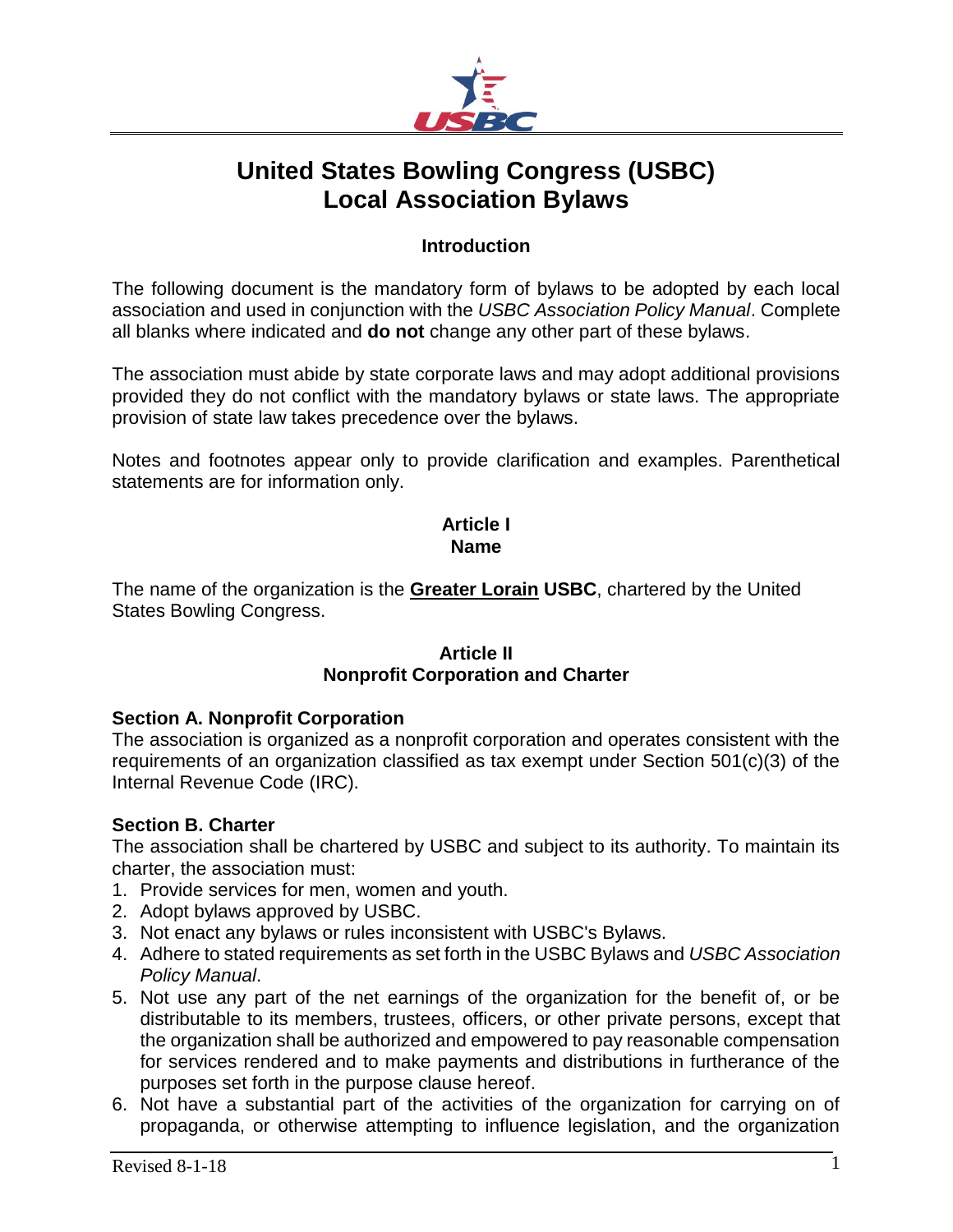

shall not participate in, or intervene in (including the publishing or distribution of statements) any political campaign on behalf of any candidate for public office.

7. Not carry on any other purposes not permitted to be carried on by an organization exempt from federal income tax under Section 501(c)(3) of the IRC, or corresponding section of any future federal tax code.

# **Section C. Charter Dissolution**

Upon termination of its charter, the association shall transfer all of its assets remaining after payment of its lawful obligations to the USBC association that is a 501(c)(3) taxexempt organization(s) serving the bowling centers previously under their jurisdiction.

If the named recipients are unwilling to accept the assets, are no longer qualified as 501(c)(3) organizations, or are no longer in existence, then the assets shall be distributed for one or more exempt purposes within the meaning of Section 501(c)(3) code, or shall be distributed to the federal government, or to a state or local government, for a public purpose.

If the organization fails to transfer its assets within 30 days of their termination, USBC shall be entitled to take whatever action it deems appropriate to ensure such transfer.

These requirements are applicable to all associations whose charter has been revoked as well as all current and future associations.

# **Article III Purpose**

The purposes of the association shall be to operate exclusively for charitable and educational purposes, including fostering national or international amateur sports competition within the meaning of Section 501(c)(3) of the IRC, or corresponding section of any future federal tax code, and to:

- 1. Provide equal opportunity for all in the sport of bowling without regard to race, religion, sex, sexual orientation, disability, national origin or age.
- 2. Promote the game of american tenpins.
- 3. Conduct and support bowling competition.
- 4. Engage in any other activities permitted by an organization classified as tax exempt under Section 501(c)(3) of the IRC.

# **Article IV Membership and Dues**

Membership is in effect from August 1 through July 31 and is composed of:

- 1. **Adults** who have paid the appropriate USBC, state (if applicable) and local association dues; and
- 2. **Youth** who have paid the USBC standard youth dues and bowl in USBC Leagues in the association's jurisdiction.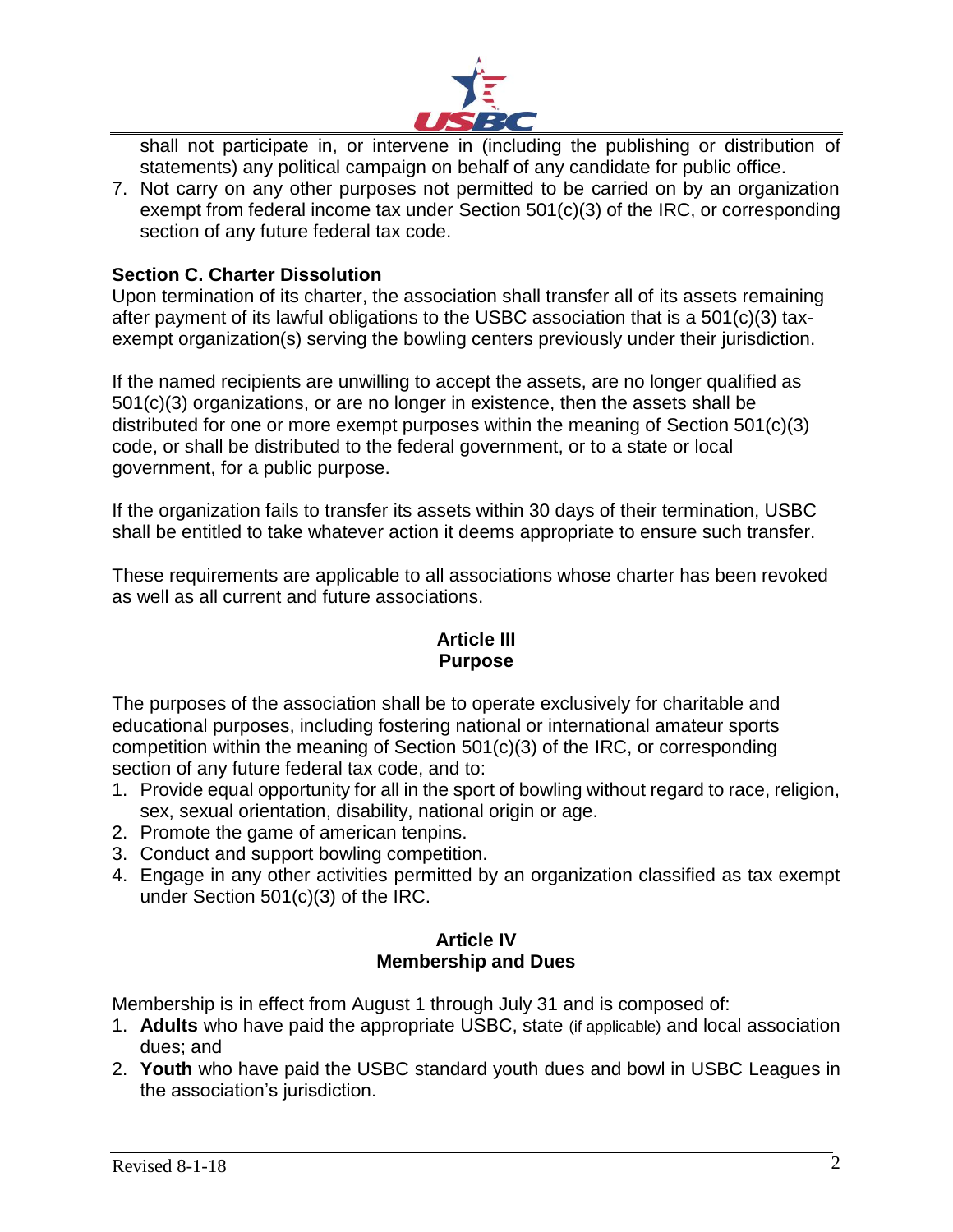

Adults shall pay applicable membership dues, except as provided in Rules 100e, Traveling League and 100l, Mail-o-Graphic League.

The board, adult members and youth representatives, by two-thirds vote, determine and adopt adult dues, if any.

Youth representatives consist of:

- 1. USBC youth members, at least 14 years of age, bowling in USBC Leagues within the association's jurisdiction.
- 2. One adult representative, who is a USBC member, from each certified youth league. (A league is not eligible for representation if it has not submitted a league application.)
- 3. One center representative, who is a USBC member, from each center having at least one certified youth league.

The annual adult standard membership dues are as follows:

| Local                          | \$11                      |
|--------------------------------|---------------------------|
| <b>State</b>                   | $$1$ (Cannot exceed \$5.) |
| USBC adult standard membership | \$13.00                   |
| Total                          | \$25                      |

The annual USBC youth standard membership dues are \$4, state/local association dues are not allowed.

The board may waive all or part of adult local dues for:

- 1. Adult members of other USBC associations having a reciprocal agreement with the association.
- 2. Other groups, such as seniors, etc., as determined by the board.

The association cannot charge additional non-dues assessments.

Membership is not transferable.

### **Article V Board of Directors - Management**

#### **Section A. Board Composition, Authority and Duties**

The management and governance of the association is vested in the board of directors, which includes the officer and director positions. At least 20% of the total number of board members must be directors representing youth. The board, adult members and youth representatives determine:

- 1. The number of positions on the board.
- 2. Terms.
- 3. Term limits, if any: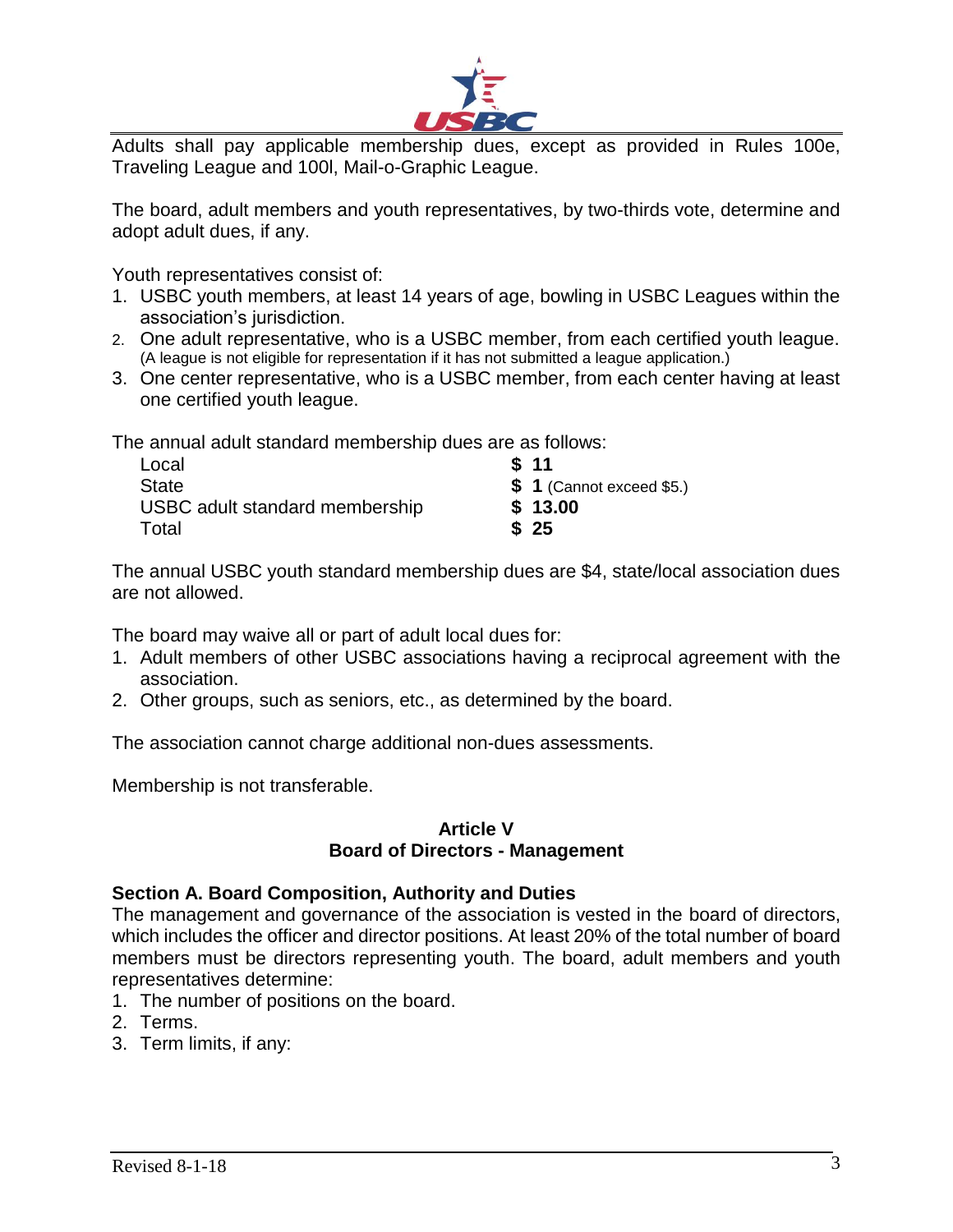

| Note:<br>Here is a quick reference chart to determine 20% youth representation on the total board size. |                |                         |                |                         |                |                         |                |
|---------------------------------------------------------------------------------------------------------|----------------|-------------------------|----------------|-------------------------|----------------|-------------------------|----------------|
| <b>Board</b><br>members                                                                                 | 20%<br>minimum | <b>Board</b><br>members | 20%<br>minimum | <b>Board</b><br>members | 20%<br>minimum | <b>Board</b><br>members | 20%<br>minimum |
|                                                                                                         |                |                         | 3              | 18                      |                | 25                      | 5              |
|                                                                                                         | 2              | 12                      | 3              | 19                      |                | 26                      | 6              |
| 6                                                                                                       | 2              | 13                      | 3              | 20                      |                | 27                      | 6              |
|                                                                                                         | 2              | 14                      | 3              | 21                      | 5              | 28                      | 6              |
|                                                                                                         | 2              | 15                      | 3              | 22                      | 5              | 29                      | 6              |
|                                                                                                         | 2              | 16                      |                | 23                      | 5              | 30                      | 6              |
|                                                                                                         | 2              |                         |                | 24                      | 5              | 31                      |                |

|  | The number of: |  |
|--|----------------|--|
|--|----------------|--|

| Officers is:                            | 3   |
|-----------------------------------------|-----|
| <b>Adult Directors is:</b>              | 21  |
| <b>Directors Representing Youth is:</b> | - 6 |

# **Total number of board members is: 30**

The board shall not engage in any acts constituting a conflict of interest. The board's duties include but are not limited to:

- 1. Enforce the bylaws.
- 2. Comply with the *USBC Association Policy Manual*.
- 3. Conduct championship level competition for:
	- a. **Adult.** Its member's constituency (men and women) and complying with state and local laws in their area.
	- b. **Youth.** All USBC youth members.
- 4. Implement USBC programs as requested.
- 5. Select/appoint the association manager.
- 6. Approve use of membership records.
- 7. Re-rate the league average of an association member when there is evidence the bowler's average does not represent the bowler's true ability.
- 8. Conduct suspension and reinstatement hearings if requested by USBC Headquarters.

*(*See the Suspension and Reinstatement Chapter of the *USBC Association Policy Manual* for re-rate, suspension, reinstatement and appeal procedures.)

# **Section B. Eligibility**

A candidate for the board (elected or appointed) must be:

1. **Adult.** A USBC member in good standing of the association at the time of election and throughout their term.

**Youth.** USBC youth member bowling in USBC Leagues within the association's jurisdiction.

2. Elected or appointed without regard to race, religion, sex, sexual orientation, disability, national origin, or age other than the minimum age of 14, unless state laws mandate a specific age, and be reasonably representative of the membership.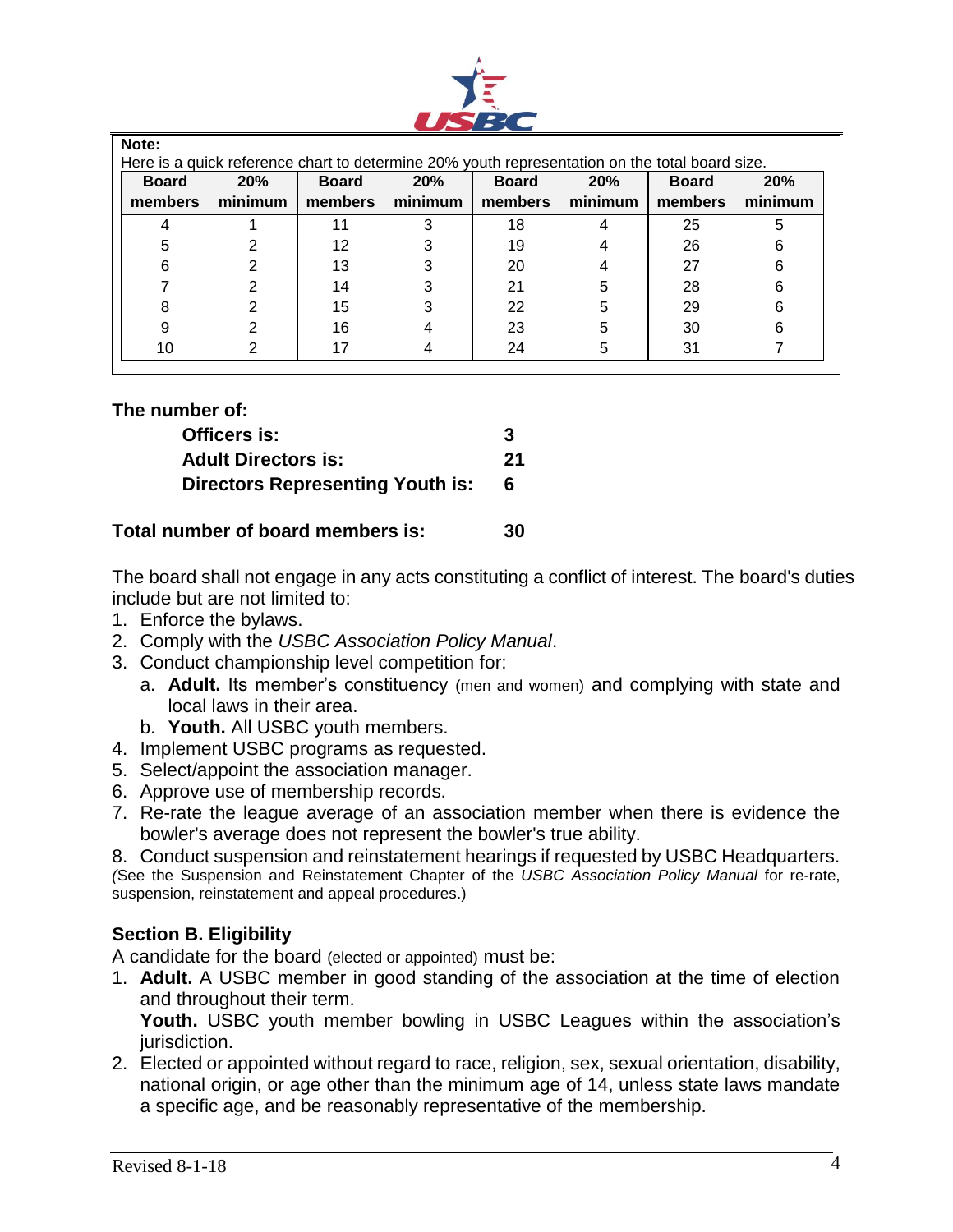

- a. Any member of the board authorized to sign contracts or acting as a signatory on association accounts must be a minimum age of 18.
- b. At least 20% of the board must be directors representing youth.
- c. A maximum of three bowling center proprietors may serve on the board at one time. A proprietor is an individual who is the owner, partner, or corporate officer of a bowling center or group of bowling centers. Excluded from the definition of proprietor is an individual who owns 25% or less of the equity shares, or who is inactive in the management of the bowling center and remains so during a term as an officer or director.

Additional eligibility requirements, if any, are to be approved by the board, adult members and youth representatives.

Click or tap here to enter text.

# **Section C. Election of Directors**

All Directors are:

- 1. Elected by the board, adult members and youth representatives.
- 2. Elected by majority vote, unless plurality vote is adopted, by the board, adult members and youth representative. **They are elected by Majority vote.**
- 3. A slate.
- 4. Nominations from the floor.

At least 20% of the total number of board members must be directors representing youth.

Qualifications must be submitted in a format specified by the board.

Voting will be by those individuals present and voting and by ballot if there is more than one nominee for each position.

# **Section D. Term**

**The term for Directors is 3 years.** The number of years in a term, the number of terms allowed. and a stagger system are determined by the board, adult members and youth representatives. Insert stagger system here:

B - 1st Vice President, 3 Directors, 1 Youth Director; A – 2nd Vice President, 3 Directors, 1 Youth Director; C – President, 3 Directors, 1 Youth Director.

# **Section E. Resignation, Removal, and Vacancies**

- 1. **Resignation.** A board member may resign from the board by providing written notice of resignation to the president or, in the case of the president, to the board.
- 2. **Removal for Ineligibility.** A board member who is no longer eligible to serve on the Board may be removed by a two-thirds vote of the board when a quorum is present.
- 3. **Removal for Cause.** When a board member is accused, in writing, of failure to properly perform the duties of their office or otherwise engaging in improper or unfair activities or conduct, the board may conduct a meeting following the removal procedures in the Suspension and Reinstatement Chapter in the *USBC Association*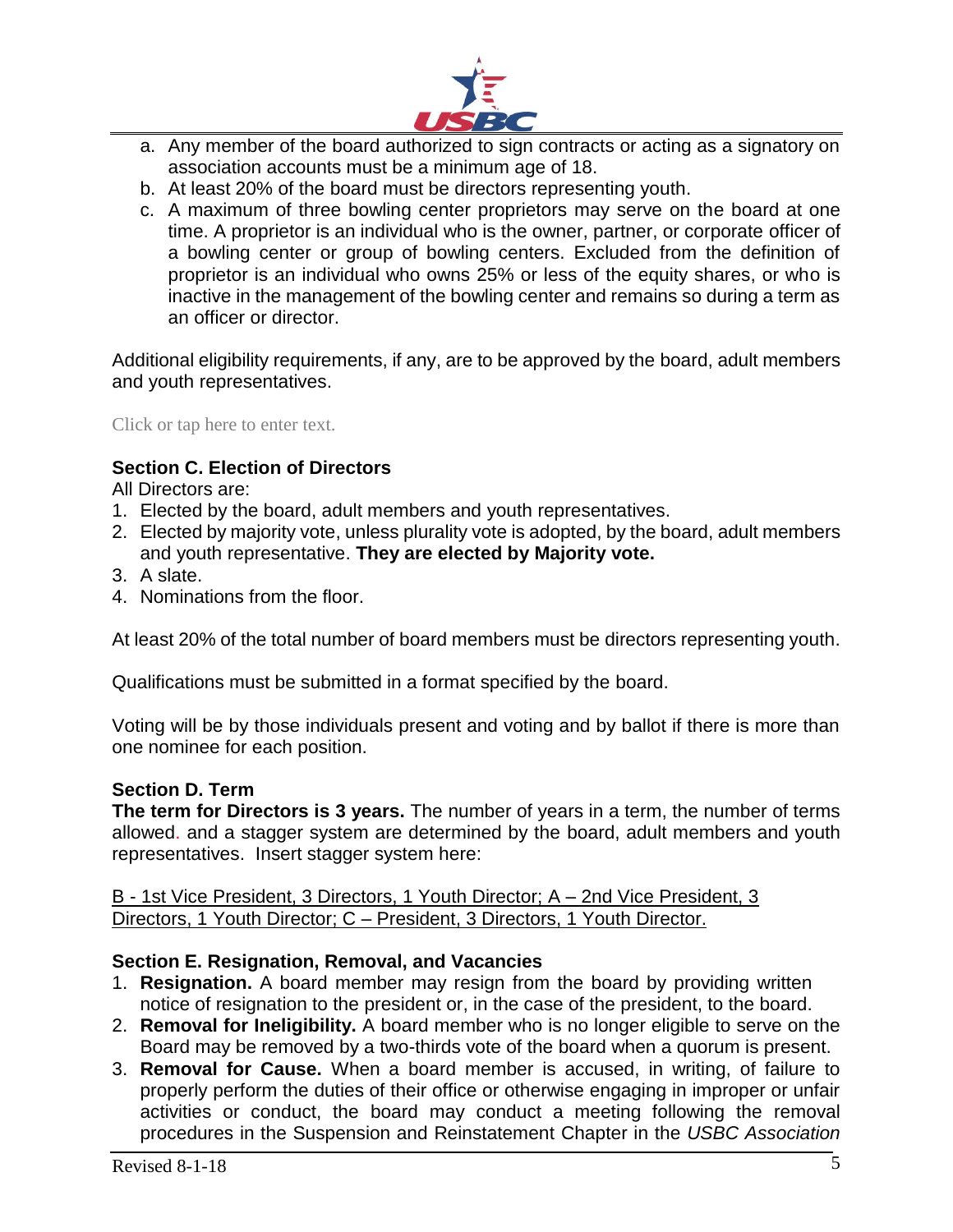

*Policy Manual*. An appeal may be filed with USBC Headquarters within 15 days of the removal. Two-thirds written consent of the full board is required to seek re-election and/or re-appointment to the board.

4. **Vacancies.** The board fills vacancies in the president's position. All other vacancies are filled by the president, subject to approval by the board.

**Note:** When filling director representing youth vacancies, please consult with the youth committee for their recommendations.

# **Article VI Officers**

### **Section A. President and Vice President**

The Officers of this association shall include a president and vice president. *(*The association determines if more than one vice president or a sergeant-at-arms is necessary and defines their duties and responsibilities to be placed in your *Association's Operations Manual.)*

#### **Section B. Election**

The board, adult members and youth representatives determine the election process. **(Check one)**

- **1. Officers are elected by a majority vote of the board from among the current Directors, unless state laws mandate otherwise; or**
- **2. Officers are elected by a majority vote of the board, adult members and youth representatives, present and voting from:**
	- a. **A slate.**
	- b. **Nominations from the floor.**

Qualifications must be submitted in a format specified by the board.

Voting will be by ballot if there is more than one nominee for each position.

#### **Section C. Term**

#### **The term for officers is 3 years, not to exceed three years in a term.** The board,

adult members and youth representatives determine the number of years in a term, the number of terms allowed and a stagger system.

#### **Section D. Authority and Duties**

- 1. **President**
	- a. Presides at all meetings.
	- b. Acts as spokesperson for the association.
	- c. Appoints committees, with board approval.

**Note:** Committees should be composed of both board members and non-board members.

#### 2. **Vice President**

a. Presides at all meetings when the president is absent.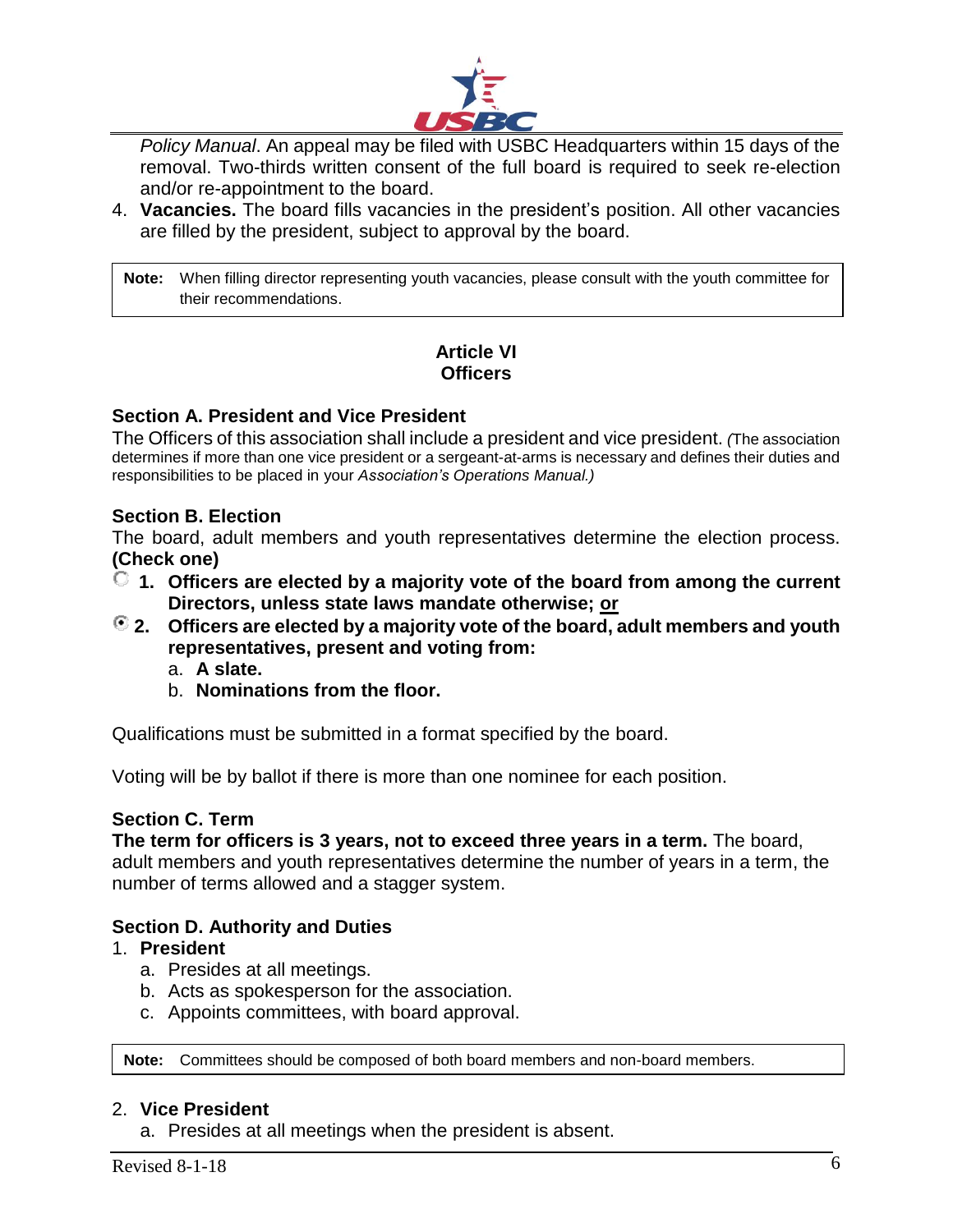

b. Performs other duties as prescribed by the board or requested by the president.

# 3. **Association Manager**

- a. Selected/appointed by and accountable to the board.
- b. Acts as the ex officio non-voting secretary/treasurer of the board or such other officer designation as required by law and determined by the board.
- c. Responsible for other duties as prescribed by the board and in the *USBC Association Policy Manual*.

### **Article VII Meetings**

#### **Section A. Annual Meeting**

An annual meeting of the board, adult members and youth representatives shall be held at a time and place approved by the board. (See Article IX, Section D for the time frame for election of delegates and alternates to the USBC Annual Meeting.)

#### 1. **Attendance**

Attendance is open to all adult members, Youth representatives and USBC youth members bowling in USBC Leagues within the association's jurisdiction.

#### 2. **Voice and Vote**

Voice: Adults members and USBC youth members bowling in USBC Leagues within the association's jurisdiction may attend with voice only.

Vote: Board, adult members and youth representatives may attend with both voice and vote.

Absentee and proxy voting are not permitted.

#### 3. **Responsibilities**

Board, adult members and youth representatives shall:

- 1) Adopt bylaws, with the exception of the youth dues.
- 2) Adopt local adult dues.
- 3) Elect:
	- a) Delegates and alternates for the USBC Annual Meeting.
	- b) Delegates and alternates representing adult members for the state annual meeting(s).
	- c) Youth delegates and alternates for the state annual meeting.
	- d) The board, including 20% directors representing youth.

**Note:** A board member is a person elected to the board, by the adult members, youth representatives, and board to serve all members of the association. While 20% of the board is elected to represent youth, and will likely have expertise in that area, they also serve the adult membership, while directors elected to serve adults also serve the youth members.

The youth committee makes recommendations to the entire board on programs, tournaments, fund raisers, etc. and the board makes the final decision. On the adult side, committees also make these same recommendations and the board makes the final decision.

#### 4. **Meeting Notice**

Written notice of the meeting shall be forwarded to the board, youth leagues, center representatives and league secretaries, which should be at least 15 days prior to the annual meeting.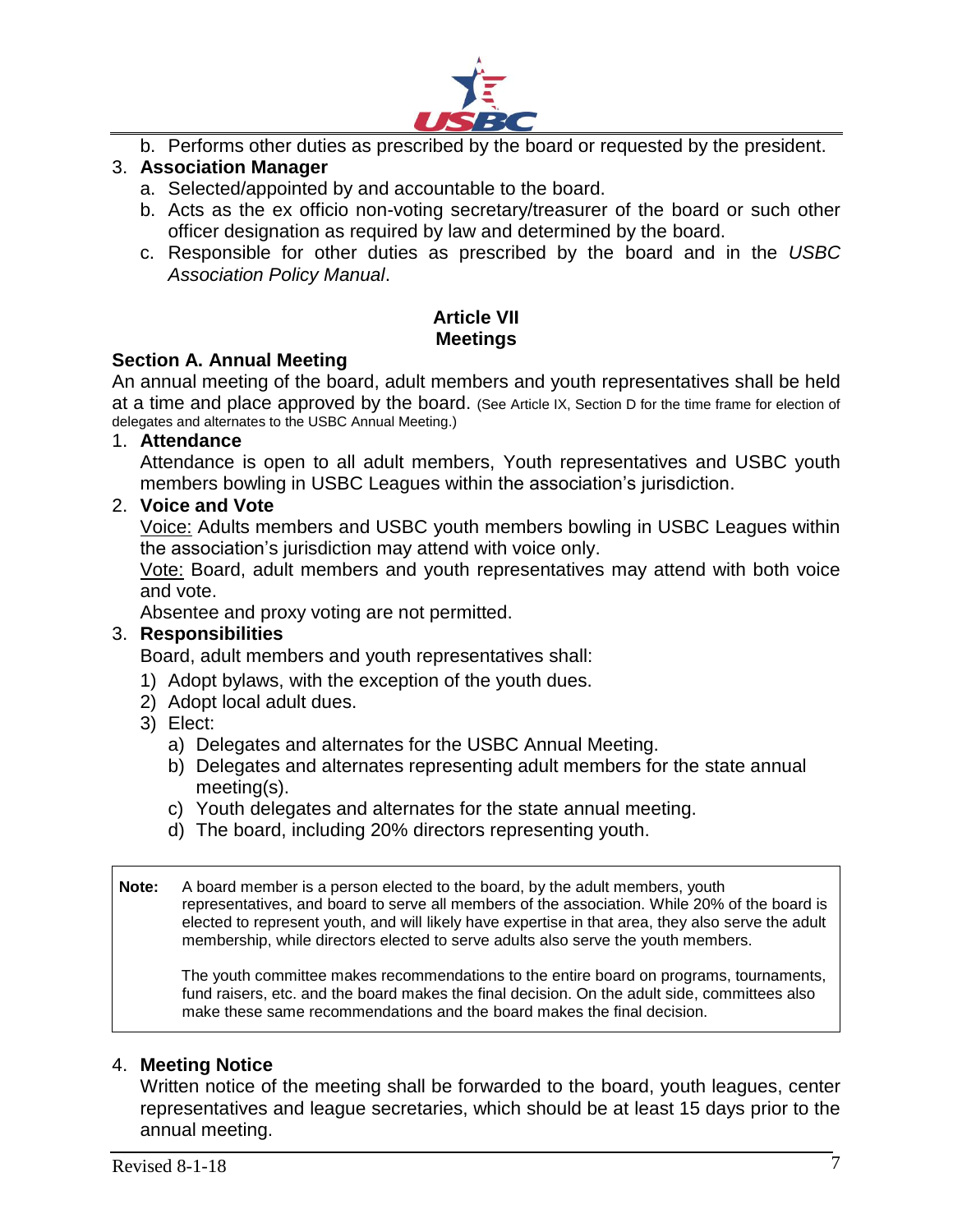

### 5. **Special Meetings**

Special membership meetings may be called by the president or upon written request of at least three board members or at least twenty-five members of the association.

#### 6. **Quorum**

**16 (includes 15 adults plus 1 youth) members and youth representatives constitute a quorum.** The board, members and youth representatives determine the number.

### 7. **Action**

A majority vote of those adult members, Youth representatives and board present and voting, at a properly noticed meeting, when a quorum has been established, is required to take action, unless otherwise provided by law or these bylaws. Election of officers requires a majority vote. Election of directors requires a majority vote, unless plurality vote has been adopted in accordance with the bylaws. Election of delegates, youth delegates and alternates requires a plurality vote. Absentee and proxy voting and other types of voting agreements are not permitted.

### **Section B. Board Meeting**

The Board shall meet, at a minimum, as often as required by state law. Special meetings may be held upon the request of any board member if a majority of the board approves.

- 1. **Notice.** Written notice for all regular and special meetings shall be forwarded to the Board, which should be at least 15 days prior to the meeting.
- 2. **Quorum. 8 (includes 7 adults plus 1 youth) board members constitute a quorum.** The board, adult members and youth representatives determine the number. (Must be a number and not a percentage.)
- 3. **Action.** A majority vote of those officers and directors present and voting, at a properly noticed meeting, when a quorum has been established, is required to take action, unless otherwise provided by law or these bylaws. Absentee and proxy voting are not permitted.
- 4. **Action(s) Without a Meeting.** Actions that are deemed necessary to conduct business/operations of the association may be taken outside of a board meeting by use of mail, e-mail or teleconferencing. This type of action must be permissible by state law and approved by the board, adult members and youth representatives.
	- a. The procedures found in the *USBC Association Policy Manual*, Chapter Eight, Section D, Item 4 must be followed.
	- b. **The association Does allow the board to vote via mail, e-mail, or teleconference.** (This action also applies to committees.)

#### **Section C. Parliamentary Procedure**

The most recent edition of *Robert's Rules of Order, Newly Revised*, governs all meetings.

# **Article VIII Committees**

#### **Section A. Standing Committees**

The association shall have the following standing committees: Finance and Youth.

1. **Finance Committee.** The committee is responsible for reviewing and monitoring association financial matters.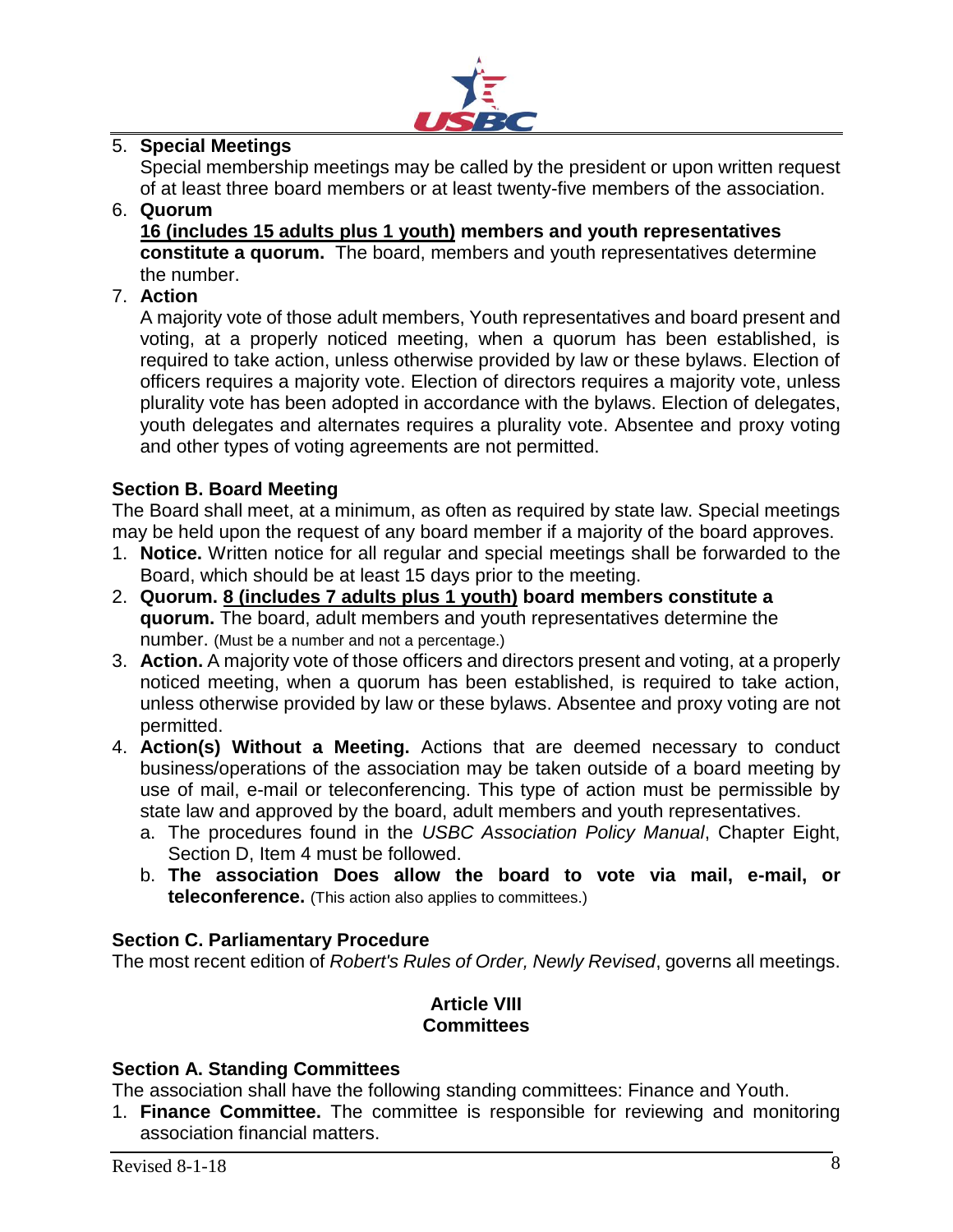

2. **Youth Committee.** The committee is responsible for monitoring, promoting, reviewing and recommending youth programs conducted by the association.

### **Section B. Other Committees**

The President may establish other committees, with board approval.

# **Article IX Delegates, Youth Delegates and Alternates**

#### **Section A. USBC Annual Meeting**

Delegates and alternates are elected by plurality vote of the board, adult members and youth representatives, present and voting. (See Article VI, Section A of the national bylaws for representation.)

#### **Section B. State Annual Meeting**

The association has delegates representing adult members and youth delegates representing USBC youth members bowling in USBC Leagues within the association's jurisdiction.

Adult and youth delegates and alternates are elected by plurality vote of the board, adult members and youth representatives, present and voting.

#### **Section C. Eligibility**

- 1. **USBC Annual Meeting.** Delegates and alternates must be:
	- a. At least 18 years of age.
	- b. **Adult.** A USBC member in good standing of the association at the time of election and throughout their term.

**Youth.** USBC youth member bowling in USBC Leagues within the association's jurisdiction.

- 2. **State Annual Meeting(s).** Delegates and alternates must be:
	- a. At least 14 years of age.
	- b. **Adult.** A USBC member in good standing of the association at the time of election and throughout their term.

**Youth.** USBC youth member bowling in USBC Leagues within the association's jurisdiction.

If a member is elected to represent more than one association to attend the same meeting, the first election shall stand and any succeeding election shall be declared null and void.

An association is not eligible to send delegates and youth delegates if it is declared delinquent or USBC has revoked its charter.

**Note:** An association that has not processed dues for the current season shall be considered delinquent.

#### **Section D. Election**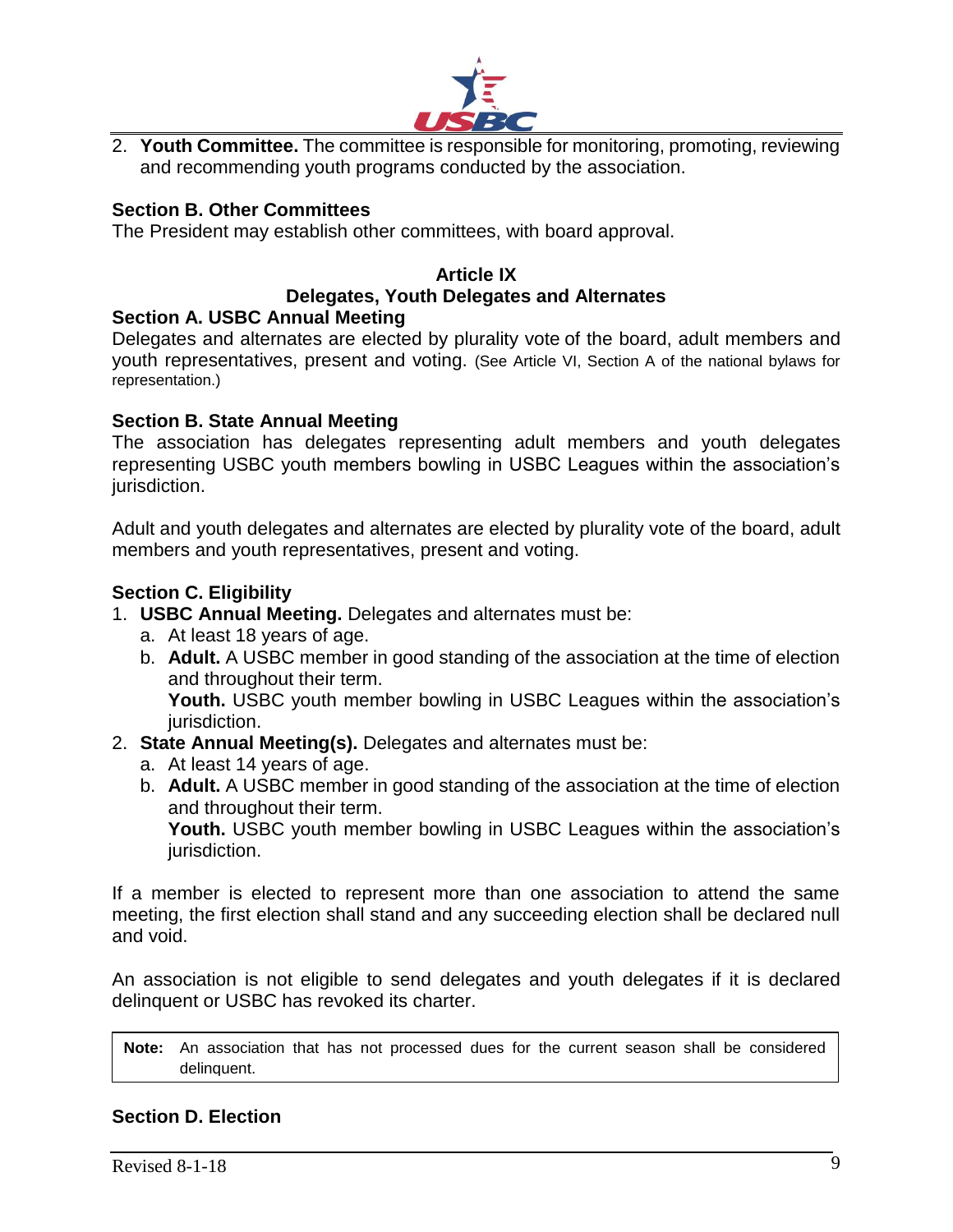

Delegates, youth delegates and alternates serve for one year, beginning August 1, and are elected by:

- 1. Board, adult members and youth representatives.
- 2. A slate.
- 3. Nominations from the floor. (Qualifications must be submitted in a format specified by the board.)
- 4. Plurality vote. The election shall be by ballot, except that a voice vote may be taken when the number of candidates does not exceed the number of positions to be filled.
- 5. Alternates shall serve in order of their election.

The election is to be held in compliance with the USBC or state annual meeting requirements.

#### **Section E. Vacancies**

Vacancies are filled for the un-expired portion of each term by the alternates in the order in which they were elected. If a vacancy still exists, the president fills the vacant position by appointment.

The appointee must also meet the same eligibility requirements as elected positions.

**Note:** When filling youth delegate vacancies please consult with the youth committee for their recommendations.

# **Article X Amendments**

#### **Section A. Procedure**

Any member of the association or USBC youth member who bowls in USBC Leagues in the association's jurisdiction may submit proposed amendments to these bylaws. The bylaws may be amended at any membership meeting by a two-thirds vote of the board, adult members and youth representatives present and voting. The amendment must be:

- 1. Submitted in writing to the association manager or president.
- 2. **Submitted at least 20 days prior to the membership meeting when the association is considering the proposal.** The date or number of days is to be set by the board, adult members and youth representatives. (See Section B, Change in Dues.)

#### **Section B. Change in Adult Dues**

Forward a notice to each league secretary and board at least 15 days prior to the meeting at which the proposed change is considered. The notice must:

- 1. Be in writing.
- 2. Specify the amount of the change.
- 3. Specify the reason for the change.

Notification of any adopted change in adult dues, and the reason for the change, will be forwarded, in writing, to each league secretary.

### **Section C. Effective Date**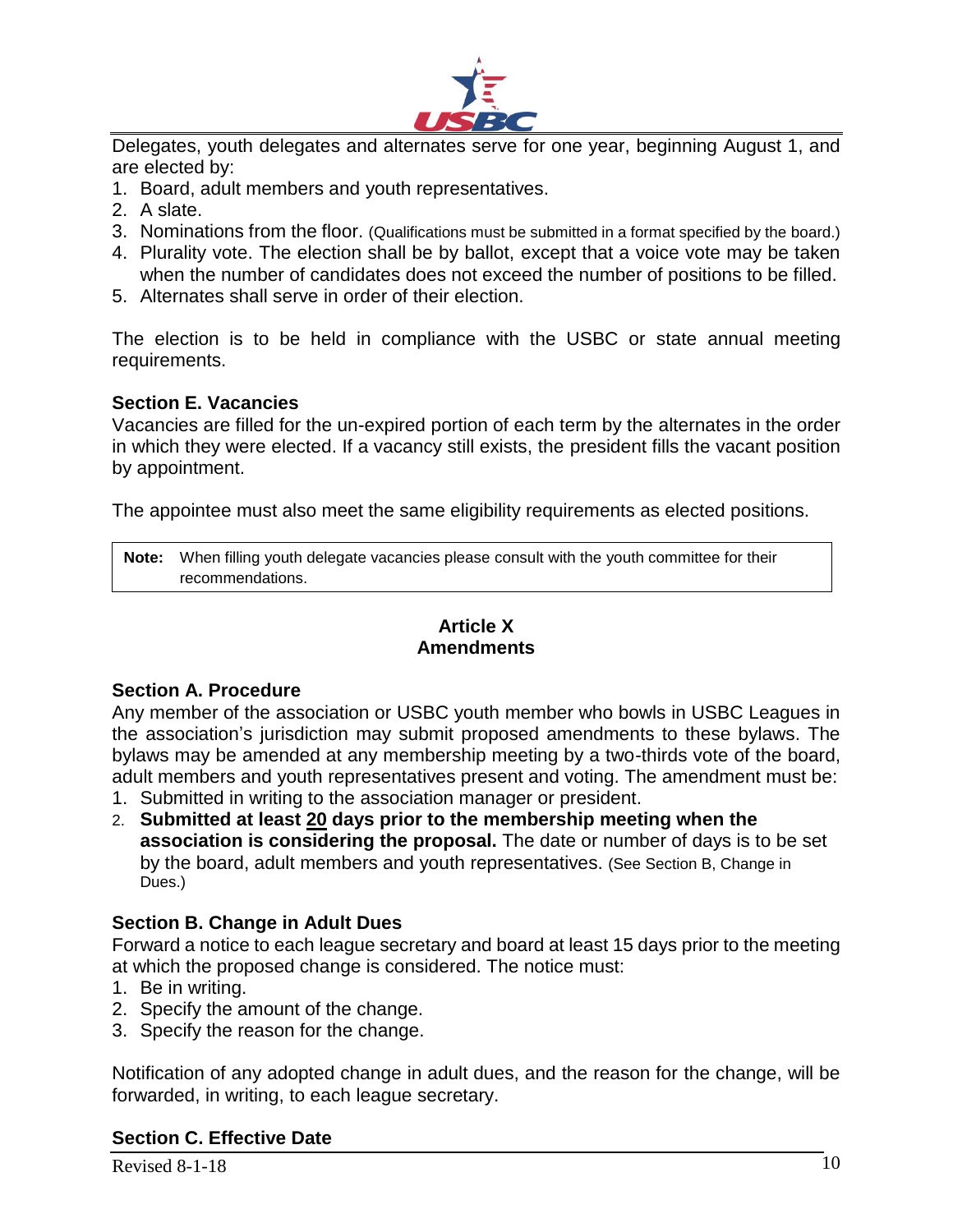

All amendments are effective August 1, following adoption, unless otherwise specified when adopted.

### **Article XI Fiscal Year**

The fiscal year of this association is August 1 through July 31.

# **Article XII Indemnification**

Directors, officers, and other authorized volunteers, employees or agents shall be indemnified against claims for personal and individual liability arising in connection with their positions or service on behalf of the association to the full extent permitted by law.